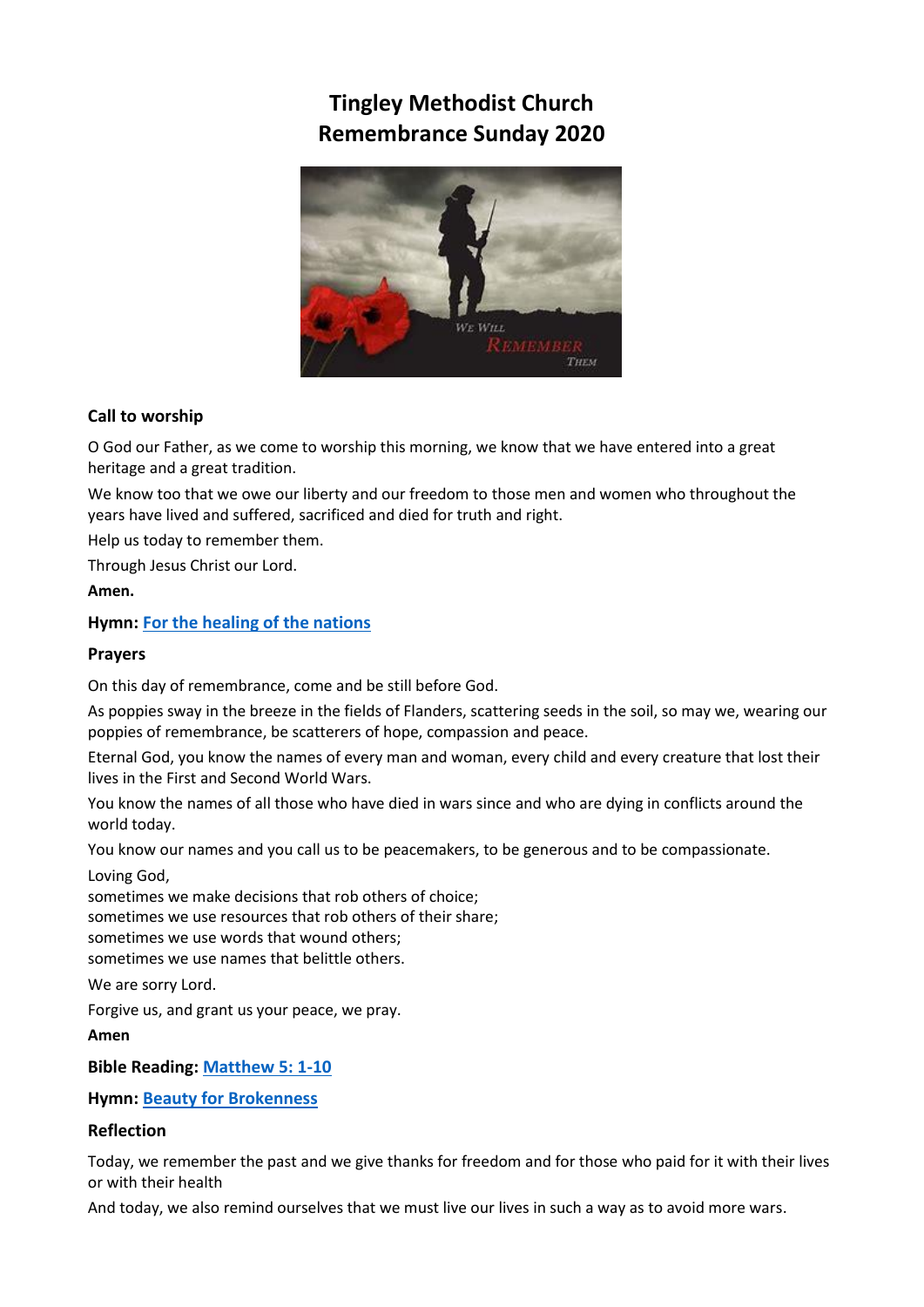Wars are usually brought about by people doing wrong, by people being selfish, by people being greedy. We haven't had a world war for some time, but there are plenty of wars still happening all over the world killing men and women.

Ordinary men and ordinary women.

You see, for me, war isn't about bands, parades, and ceremonial dress. War is about ordinary men and ordinary women, many of whom are named on our war memorials.

Now since I had the good fortune not to be born until 1967, I never had to do National Service and while I have won my fair share of medals for playing football, I have never being presented with a medal for military service or for bravery.

But I do have another sort of a medal. I didn't win it and I know I don't deserve it, but it was given to me by my wife and my children some years ago.

I wear my medal all the time, around my neck. My medal is my cross, mine is made of Whitby Jet set in silver but that's not really important.

What is important is that the cross helps me, helps us to remember Jesus. And Jesus is the one sure way that we have of trying our best to put an end to wars.

We must remember, on this Remembrance Sunday, that Jesus told us to forgive those who hurt us and to go on and on and on and on forgiving them. No wanting to get your own back, no vendettas, no tit-for-tat killings.

And although forgiving is a very difficult thing to do, I'm suggesting to you that it's the only way, *the only way* I can think of to avoid arguments and wars in a world which as far as I can see is more dangerous now than it was 100 years ago, 50 years ago, 10 years ago.

And the best way to forgive is to do the same as God does for us when we make a mess of things. He forgives us so much that it's like he overlooks that we have ever done wrong. So, in other words, I guess I'm saying to you that we must remember to forget, which seems a strange thing to say, especially today, and it's a very difficult thing to do.

But if we want to follow Jesus, we have to be like Jesus, and to be like Jesus we have to learn how to forgive.

The best I can suggest, is that we remember the bad things that were done and do whatever we can to try to make sure they don't happen again, but also that we forgive those who did the bad things. Indeed forgive them so much that it's like we overlook that they ever did them.

Difficult – yes.

But that's what Jesus did for us when he went to the cross, when he took upon himself the sin of the world that the world might respond. Jesus is the way, the only way, and one thing I am absolutely certain about is that no-one has ever told me or shown me, a better way.

May god bless you.

**Amen**

# **Act of Remembrance**

Today is the day when we remember those who died in the First and Second world wars and in conflicts since. Their memory is treasured by families throughout this nation and across the world.

#### **The Exhortation**

They shall grow not old as we that are left grow old. Age shall not weary them, nor the years condemn. At the going down of the sun and in the morning. We will remember them.

# **2 Minutes Silence**